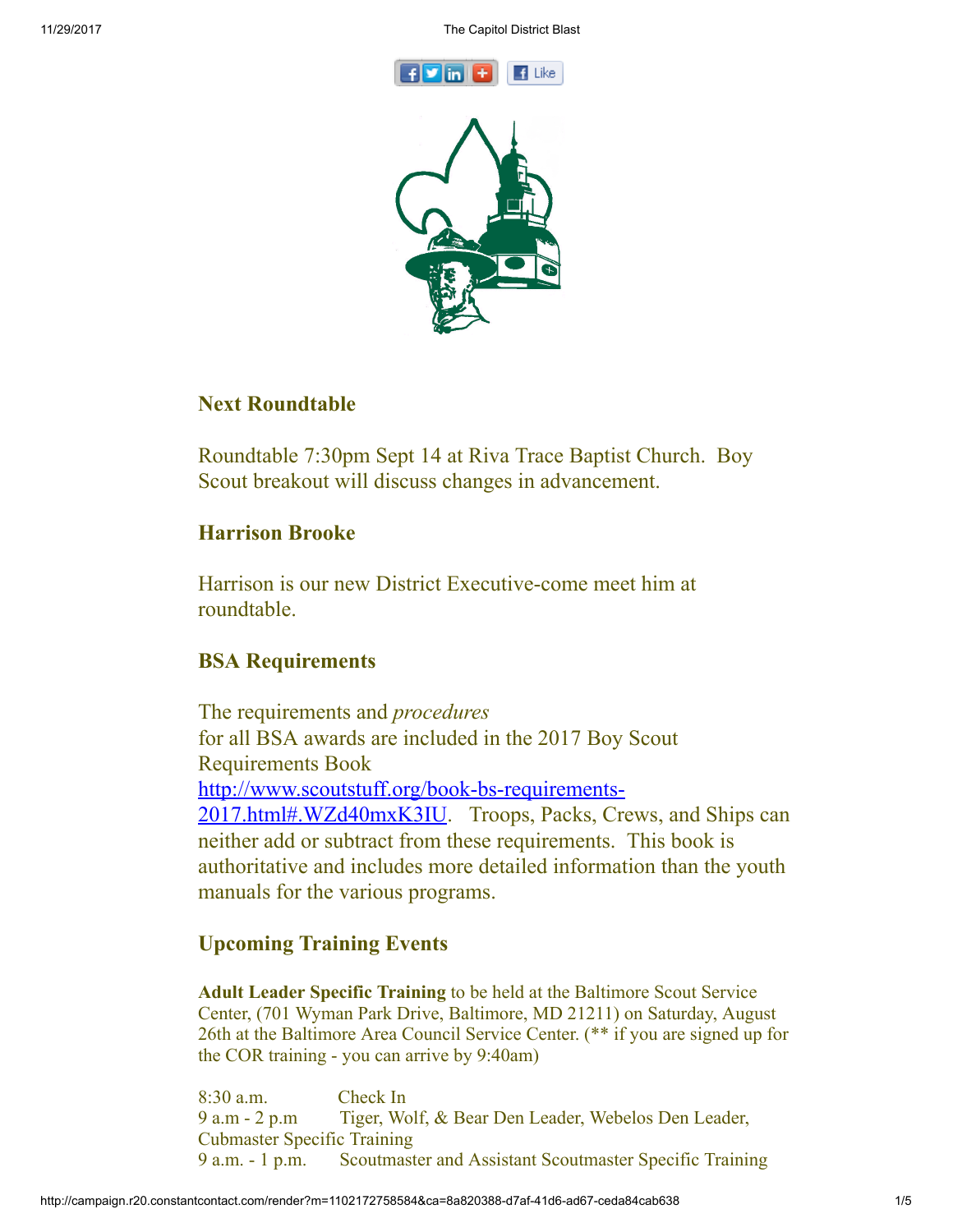9 a.m. - 11 a.m. Committee Chairman Training (All Units) 10 a.m. - 12 p.m. Charted Organizational Rep (COR) Training

### REGISTER TODAY - Click [HERE](http://www.doubleknot.com/openrosters/ShowPage.aspx?3538383833307L383932353035)

[http://www.baltimorebsa.org/registration/calendardetail.aspx?](http://www.baltimorebsa.org/registration/calendardetail.aspx?ActivityKey=2175643&OrgKey=2238) ActivityKey=2175643&OrgKey=2238

#### IOLS/Scoutmaster Specific/BALOO training on October 27-29

The 4Rivers and The Capitol Districts will be holding a joint IOLS/Scoutmaster Specific/BALOO training on October 27-29 at the Scout Hut. The flyers are attached. Registration information is on the

Council website:

### IOLS:

[http://www.baltimorebsa.org/registration/calendardetail.aspx?](http://www.baltimorebsa.org/registration/calendardetail.aspx?ActivityKey=1952757&OrgKey=2414) ActivityKey=1952757&OrgKey=2414

# BALOO:

[http://www.baltimorebsa.org/registration/calendardetail.aspx?](http://www.baltimorebsa.org/registration/calendardetail.aspx?ActivityKey=1952758&OrgKey=2414) ActivityKey=1952758&OrgKey=2414

# Wood Badge

Venturing Fall Rendezvous - Superhero Smackdown - is being held on September 29 - October 1. Details on attached flyer. Sign-up is on Council website: <http://www.baltimorebsa.org/superhero>

In conjunction with the Northeast Region of the Boy Scouts of America, the Baltimore Area Council is proud to host the premier Scouting adult training experience.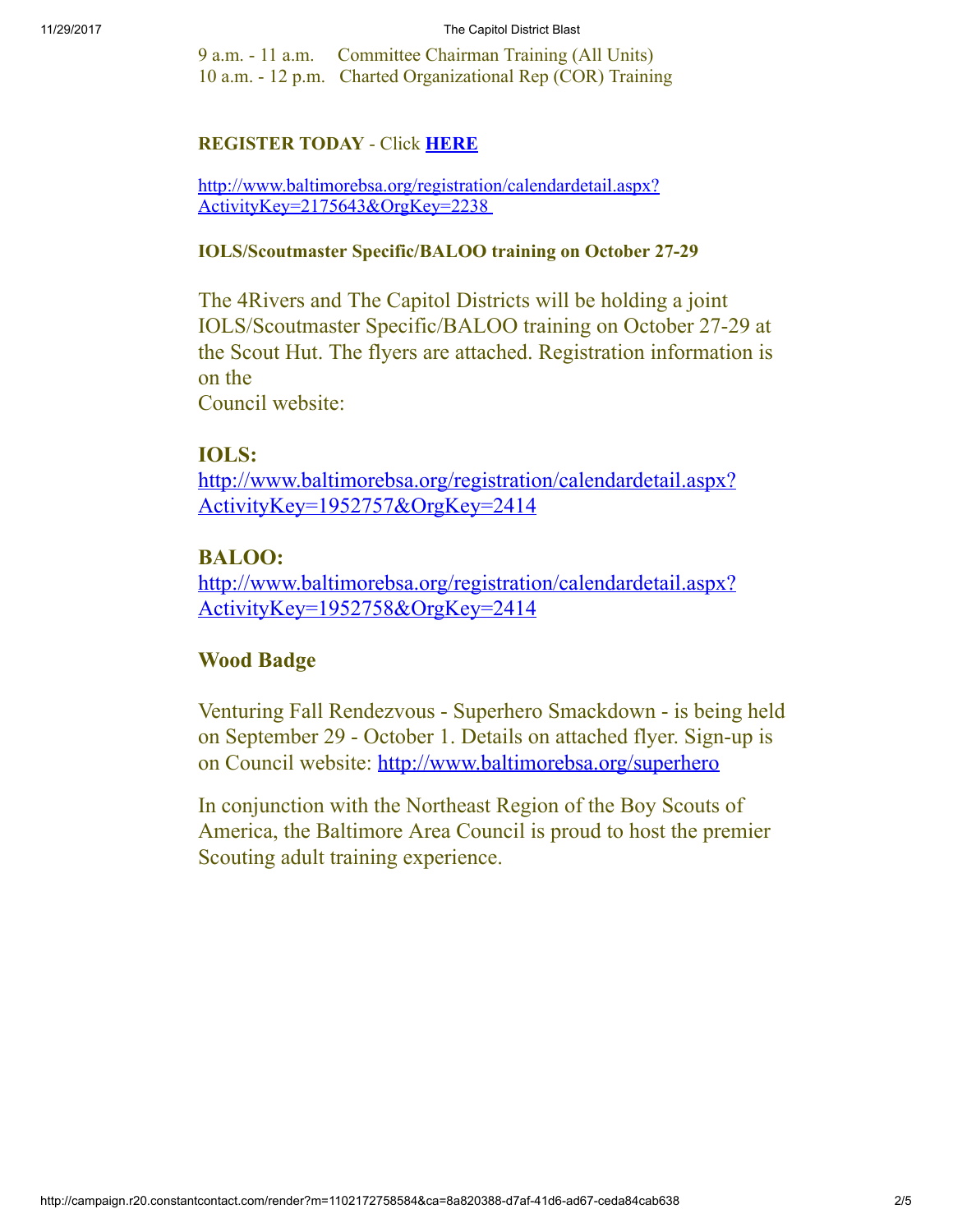

Orientation: Thursday, August 24, 2017 - 7 pm (BAC Service Center)

Weekend 1: September 16-18, 2017 (Broad Creek)

Between the weekends - Two Patrol Meetings scheduled by Patrols

Weekend 2: October 13-15, 2017 (Broad Creek)

*Register here:*

[http://www.baltimorebsa.org/registration/calendardetail.aspx?](http://www.baltimorebsa.org/registration/calendardetail.aspx?ActivityKey=2024471&OrgKey=2238) ActivityKey=2024471&OrgKey=2238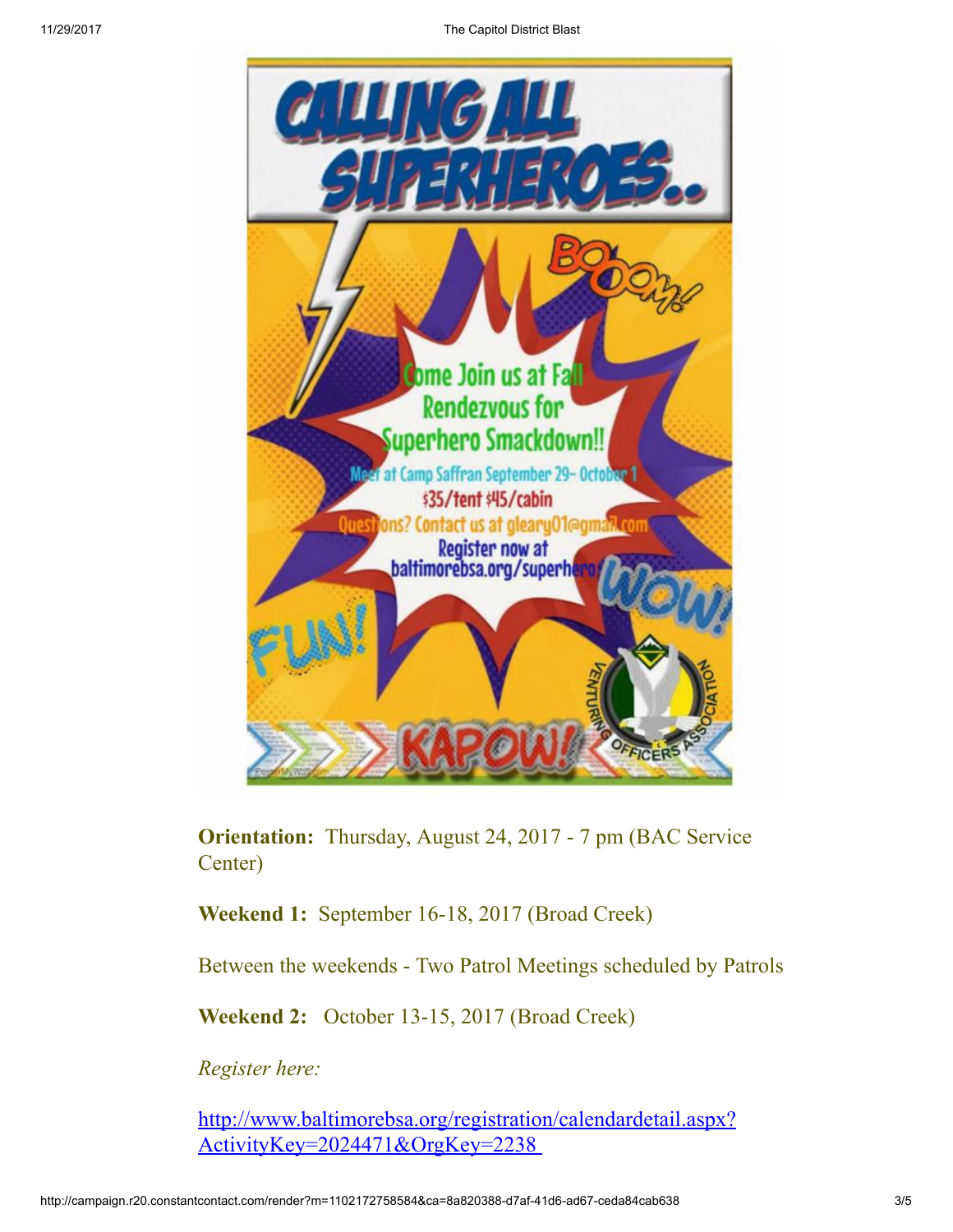### Chess Day

When: Saturday, November 18, 2017

Where: Davidsonville Scout Hut 3727 Queen Anne Bridge Rd Davidsonville, Maryland 21035

**What time: 10:00am to 2:00pm** 

What: A Chess Tournament with fellow Scouts moderated by U.S. Chess Federation Certified Coach and National Master GREGORY ACHOLONU. There will also be a limited amount of time for Chess Merit Badge work for scouts who come prepared.

Fee: \$7.50 which includes a lunch basket (burger, chips, drink)... pay at the door

Why: Because Chess is fun!

How: Register at this Sign-Up Genius Link:

http://www.signupgenius.com/go/30e0a4aa8a9283-

thecapitol1

By November 11th . . . then show up in your Class A's

Questions: Carla Wilcox at 443-994-9670 or

[carlawilcox@hotmail.como](mailto:carlawilcox@hotmail.com)r Rob Ferris [rgf117@aol.com](mailto:rgf117@aol.com)

Prizes: 3 door prizes (backpack chess set) and a Grand Prize to the tournament winner

Volunteer Opportunities: Chess Merit Badge Counselors needed! Contact Carla or Rob

Instructions: Class A Uniform. Must have knowledge of how chess pieces move. To earn the Chess Merit Badge, bring blue card signed by your Scout Master and completed worksheet http://www.meritbadge.org/wiki/images/e/e4/Chess.pdf

Yours in Scouting. Mark

[SIGN UP NOW!](https://visitor.r20.constantcontact.com/d.jsp?llr=yri8jpcab&p=oi&m=1102172758584&sit=wso59vmdb&f=a27b22d6-1ae3-4965-8fb0-13ded5301e7a)